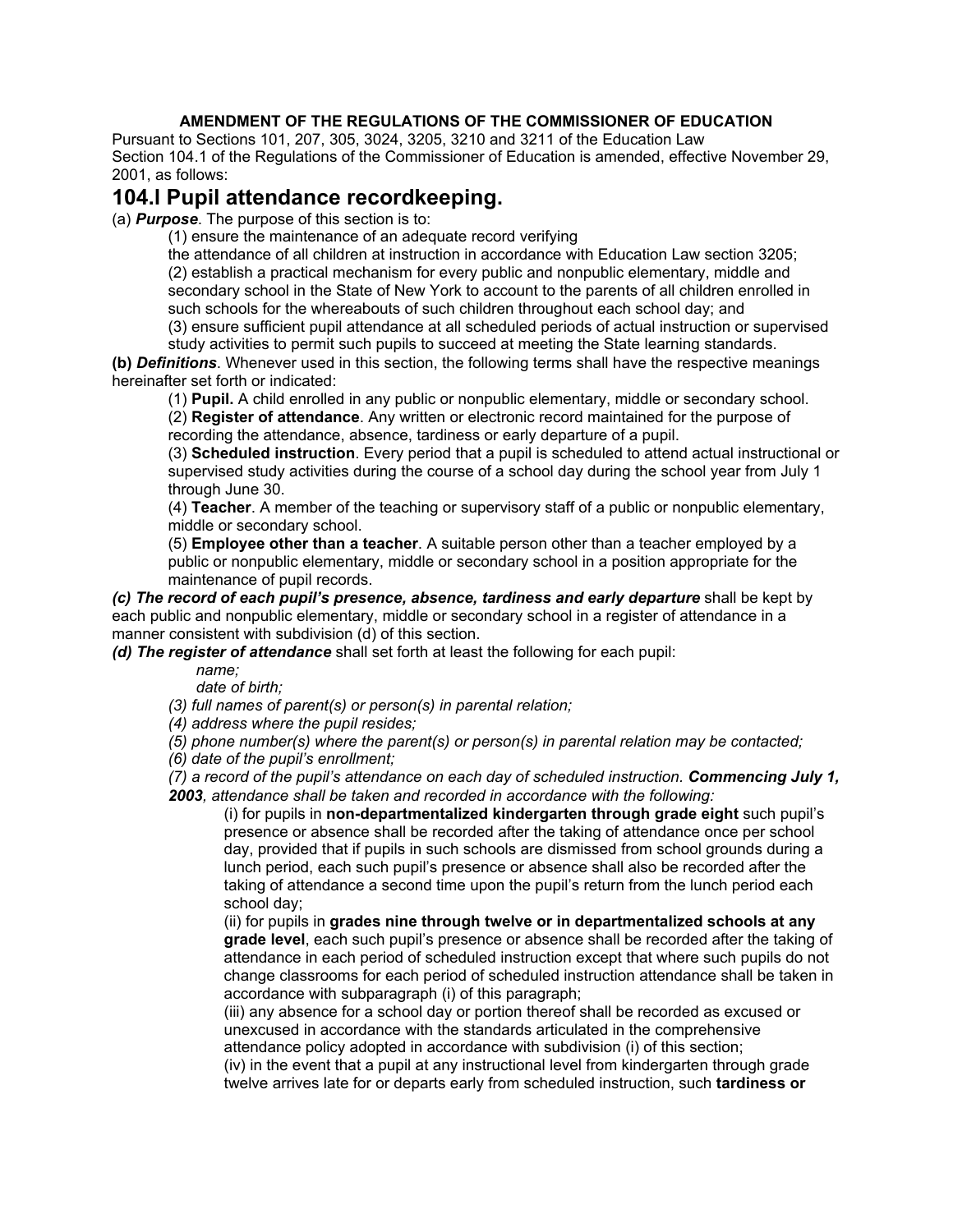**early departure** shall be recorded as excused or unexcused in accordance with the standards articulated in the comprehensive attendance policy;

*(8) a record of each scheduled day of instruction during which the school is closed for all or part of the day because of extraordinary circumstances including water supply, shortage of fuel, destruction of or damage to a school building, or such other cause as may be found satisfactory to the Commissioner; and*

*(9) the date when the pupil withdraws from enrollment or is dropped from enrollment in accordance with Education Law section 3202(1-a).*

*(e) All entries* in a register of attendance shall be *made either by a teacher, or by an employee* other than a teacher *designated by the board of education of a school district or board of cooperative educational services or administrator of a nonpublic school.*

(f) The *board of education, board of cooperative educational services or administrator of a nonpublic school* shall *designate a teacher or other district employee to supervise* the keeping of the register of attendance.

(g) The *entries* in the register of attendance shall be *verified by* the oath or affirmation of the *person making the entries* in the register of attendance.

(h) Commencing with the 2003-2004 school year, *pupil attendance records shall be*

*reviewed by* the *principal* of every public school building and the *administrator* in charge of every nonpublic school *as well as the individual designated in each school building* in accordance with

subdivision (i)(2)(ix) of this section *for the purpose of initiating appropriate action to address unexcused pupil absence, tardiness and early departure*

consistent with the comprehensive attendance policy described in subdivision (i) of this section.

## **(i) Comprehensive Attendance Policy.**

(1) *Requirement*. On or before June 30, 2002, each public school district, board of cooperative educational services (BOCES), charter school, county vocational education and extension board and nonpublic elementary, middle and secondary school shall adopt a comprehensive attendance policy that contains the elements described in paragraph (2) of this subdivision. The purpose of the policy shall be to ensure the maintenance of an adequate record verifying the attendance of all children at instruction in accordance with Education Law sections 3205 and 3210 and establish a mechanism by which the patterns of pupil absence can be examined to develop effective intervention strategies to improve school attendance. A public school district, BOCES, charter school or county vocational education and extension board shall adopt its comprehensive attendance policy only after at least one public hearing that provides for the participation of school personnel, parents, students and any other interested party.

(2) *Content of the policy.* The board of education, board of cooperative educational services, charter school board, county vocational education and extension board, and administrator of a nonpublic school shall incorporate the following elements into the comprehensive attendance policy:

(i) a **statement of the overall objectives** to be accomplished;

(ii) a **description of the specific strategies** to be employed to accomplish these objectives;

(iii) **a determination of which pupil absences, tardiness and early departures will be excused** and which will not be excused and an illustrative list of excused and unexcused pupil absences and tardiness;

(iv) a **description of the coding system** used to identify the reason for a pupil's absence, tardiness or early departure recorded in the register of attendance; (v) a **description of** the school district, BOCES, charter school, county vocational education and extension board or nonpublic **school policy regarding pupil attendance and a pupil's ability to receive course credit.** Any board of education, board of cooperative educational services, charter school board or county vocational education